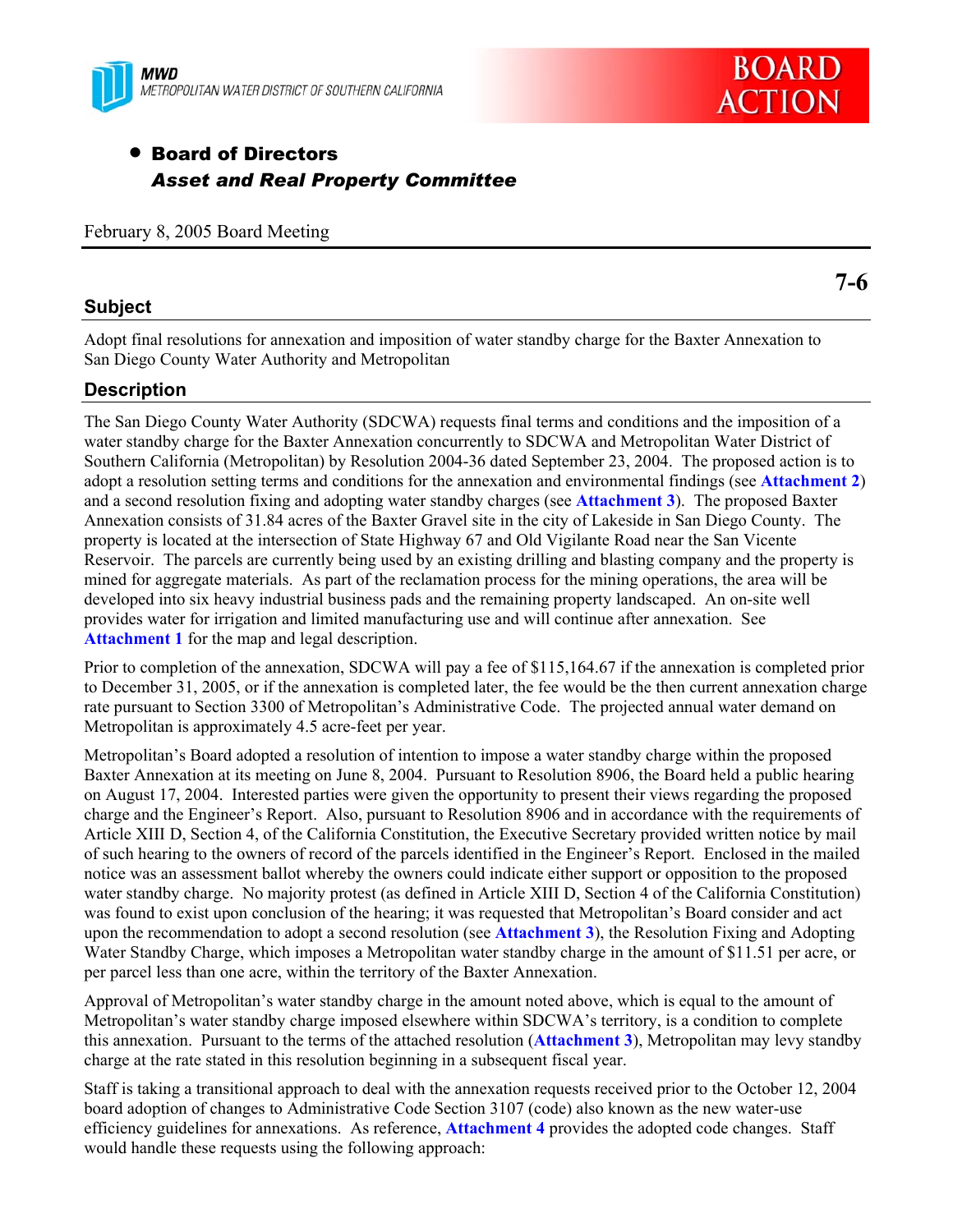- 1. Annexation requests that received conditional approval by the Board prior to the October 2004 changes to the water-use efficiency guidelines would be considered in compliance under the guidelines in effect at the time of the approval. These requests would not be expected to meet the new October 2004 guidelines.
- 2. Annexation requests currently under review, which have not received conditional approval, would be required to comply with the new October 2004 guidelines.
- 3. The October 2004 Board action also set new reporting criteria effective April 1, 2005. All annexation requests approved by the Board prior to April 1, 2005 would not be subject to the new reporting criteria. However, requests approved by the Board after April 1, 2005 would be subject to the new reporting criteria.

The Board granted conditional approval of this annexation on June 8, 2004; staff recommends that the water-use efficiency plan be deemed in compliance.

# **Policy**

Territory may be annexed to Metropolitan upon terms and conditions fixed by the Board and in accordance with Chapter 1, Article 1, Section 350 through Section 356 of Metropolitan's Act and Division III, Section 3100(b) of its Administrative Code.

By Minute Item 45941, dated October 12, 2004, the Board adopted revisions to Administrative Code Section 3107 (Water Use Efficiency Guidelines).

# **California Environmental Quality Act (CEQA)**

CEQA determination for Option #1:

Pursuant to the provisions of CEQA, Lakeside Water District acting as the Lead Agency, adopted an Addendum to a Final Supplemental Environmental Impact Report (EIR) in August 2004 for the proposed annexation of the property associated with the Baxter Annexation. The original Final Supplemental EIR prepared by the San Diego County, Department of Planning and Land Use was certified in March 2000. Metropolitan, as a Responsible Agency under CEQA, is required to certify that it has reviewed and considered the information in the addendum to the EIR and adopt both lead agencies' findings prior to approval of the final terms and conditions for the annexation. The environmental documentation for the Baxter Annexation area is available in the Executive Secretary's Office for review.

The CEQA determination is: Review and consider information provided in the Addendum to the EIR and adopt the lead agencies' findings related to the Baxter Annexation

CEQA determination for Option #2:

None required

# **Board Options/Fiscal Impacts**

#### **Option #1**

Adopt the CEQA determination and

- a. Adopt a resolution granting SDCWA's request for approval of the Baxter Annexation, concurrently to Metropolitan and SDCWA, conditioned upon approval by the San Diego Local Agency Formation Commission, and establishing Metropolitan's terms and conditions for this annexation (**Attachment 2**); and
- b. Adopt a resolution to impose water standby charge at a rate of \$11.51 per acre or per parcel of less than one acre within the proposed annexation area (**Attachment 3**).

**Fiscal Impact:** Receipt of annexation fee of \$115,164.67 for the Baxter Annexation and water sales revenue from the newly annexed territory.

**Option #2** 

Decline the request for the Baxter Annexation **Fiscal Impact:** Unrealized annexation fees and water sales revenue from non-annexed territory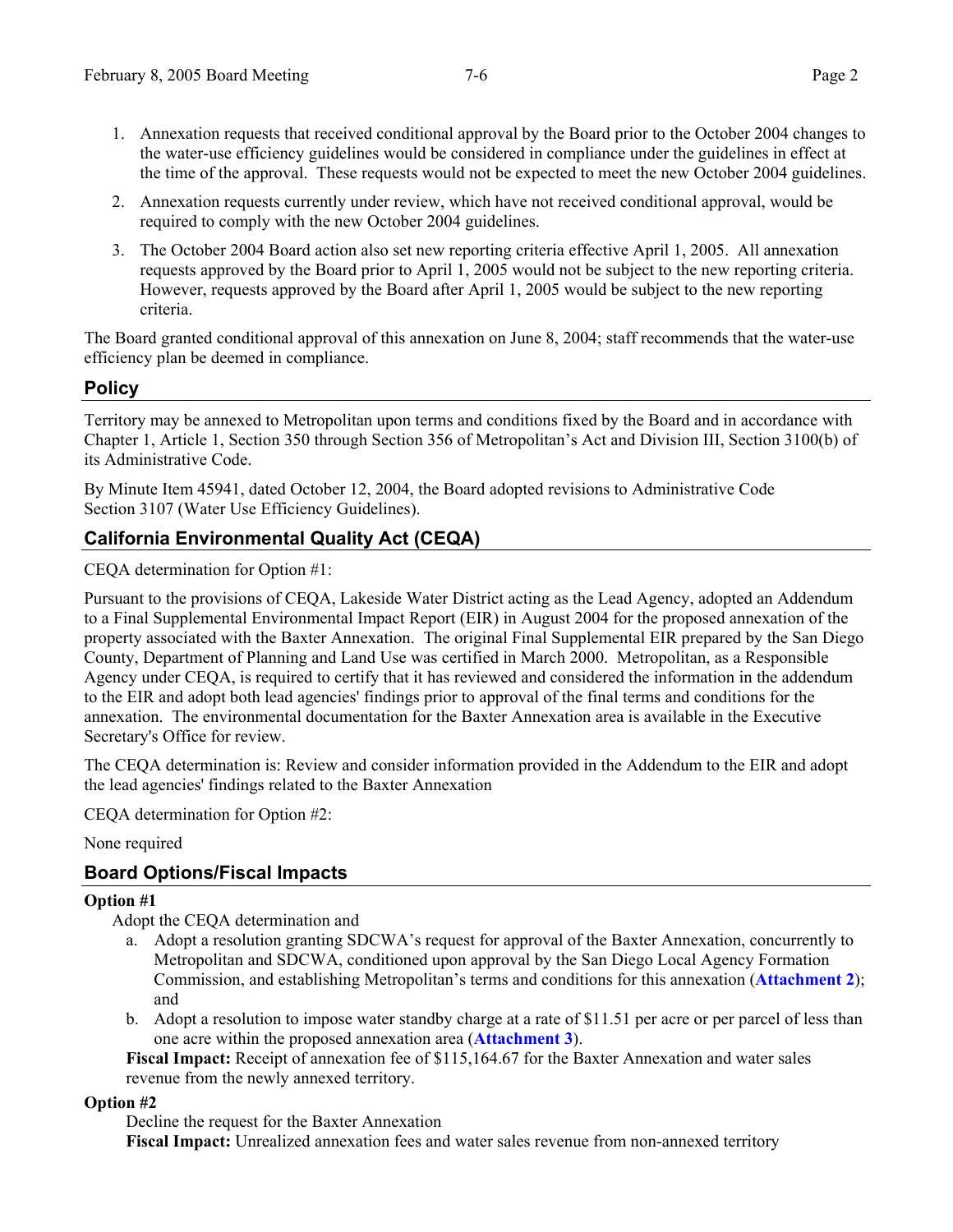# **Staff Recommendation**

Option #1

1/6/2005 *Roy L. Wolfe Date* 

*Manager, Corporate Resources* 

1/16/2005 *Gilbert F. Ivey Interim Chief Executive Officer Date* 

**Attachment 1 – Baxter Legal Description and Map** 

**Attachment 2 – Baxter Resolution Setting Terms and Conditions for Annexation and Environmental Findings** 

**Attachment 3 – Baxter Resolution Imposing Water Standby Charges** 

**Attachment 4 – Water Efficiency Guidelines** 

BLA #3293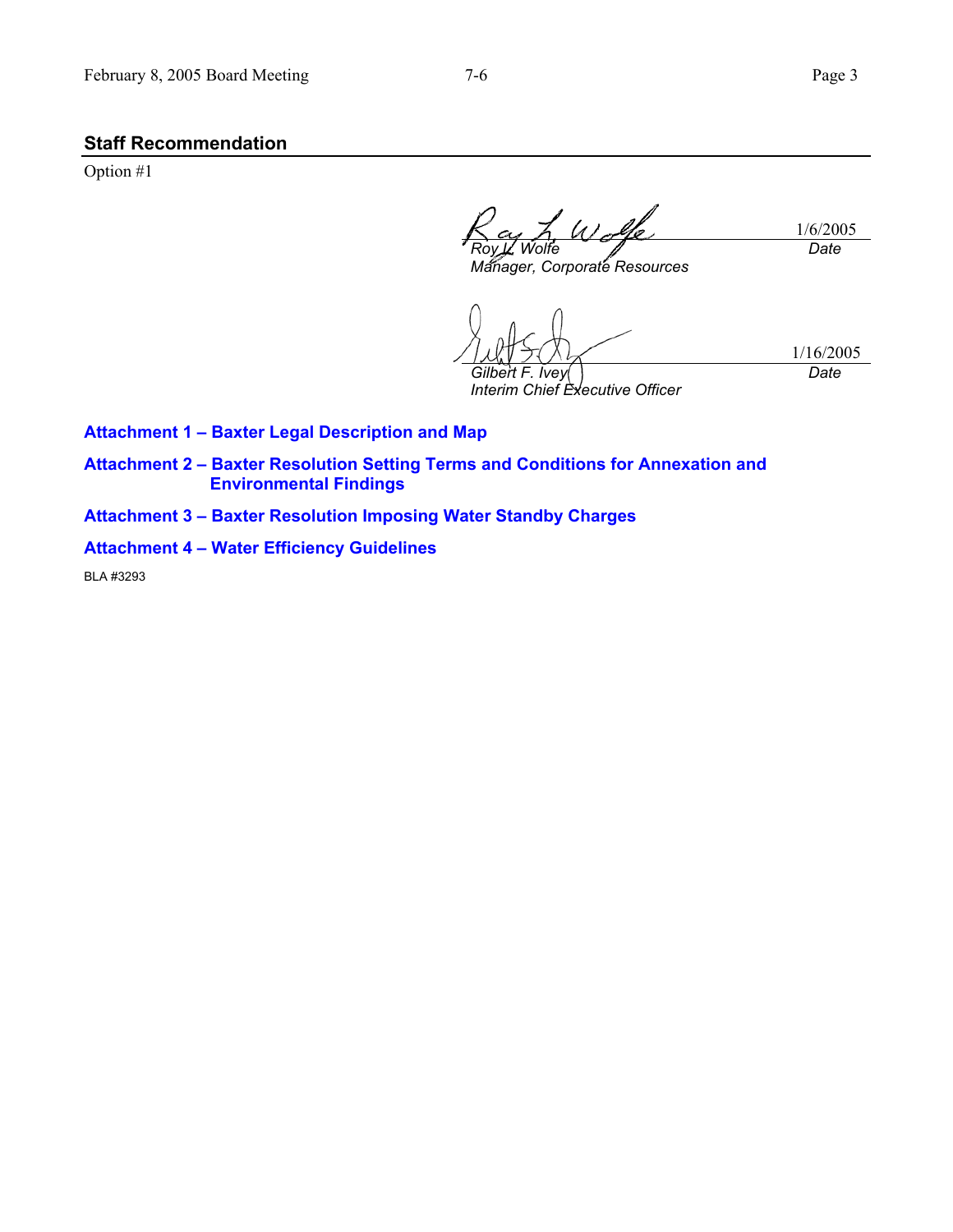# LAKESIDE WATER DISTRICT ANNEXATION

### **BAXTER GRAVEL, L. P.** A CALIFORNIA LIMITED PARTNERSHIP

APN 326-060-11 AND 17

# **BAXTER ANNEXATION**

GOVERNMENT LOT 2 AND THAT PORTION OF GOVERNMENT LOT 1 IN FRACTIONAL SECTION 36, TOWNSHIP 14 SOUTH, RANGE 1 WEST, SAN BERNARDINO MERIDIAN. IN THE COUNTY OF SAN DIEGO, STATE OF CALIFORNIA, ACCORDING TO UNITED STATES GOVERNMENT SURVEY APPROVED FEBRUARY 24, 1876, DESCRIBED IN PARCEL A AND PARCEL B OF DEED TO BAXTER GRAVEL, L.P., A CALIFORNIA LIMITED PARTNERSHIP, RECORDED APRIL 24, 2003 AS DOCUMENT NUMBER 2003-0477435, RECORDED IN THE OFFICE OF THE COUNTY RECORDER OF SAN DIEGO COUNTY, MORE PARTICULARLY DESCRIBED AS FOLLOWS:

BEGINNING AT THE SOUTHEAST CORNER OF SAID GOVERNMENT LOT 2, SAID CORNER BEING THE TRUE POINT OF BEGINNING, THENCE NORTHERLY ALONG THE EASTERLY LINE OF SAID GOVERNMENT LOT 2 NORTH 00°45'09" EAST 939.76 FEET (NORTH 00°45'09" EAST 939.76 FEET PER RECORD OF SURVEY MAP 13399 RECORDED SEPTEMBER 5, 1991 AS FILE NO. 91-455048) TO THE NORTHEASTERLY CORNER OF SAID GOVERNMENT LOT 2, THENCE WESTERLY ALONG THE NORTHERLY LINE OF SAID GOVERNMENT LOT 2 AND SAID GOVERNMENT LOT 1 NORTH 88°59'10" WEST 1645.45 FEET (NORTH 88°59'10" WEST 1645.45 FEET PER SAID RECORD OF SURVEY 13399) TO A POINT WHICH IS SOUTH 88°59'10" EAST 1068.11 FEET (SOUTH 89°20'44" EAST 1068.11 FEET PER SAID DOCUMENT NUMBER 2003-0477435) FROM THE NORTHWEST CORNER OF SAID GOVERNMENT LOT 1 THEREOF; THENCE LEAVING SAID NORTHERLY LINE, SOUTHWESTERLY ALONG THE FOLLOWING RECORD COURSES PER SAID RECORD OF SURVEY 13399, SOUTH 19°04'34" WEST 191.00 FEET TO THE BEGINNING OF A TANGENT CURVE CONCAVE EASTERLY HAVING A RADIUS OF 270.00 FEET: THENCE SOUTHWESTERLY ALONG SAID CURVE THROUGH A CENTRAL ANGLE OF 16°46'00" A DISTANCE OF 79.01 FEET; THENCE TANGENT TO SAID CURVE SOUTH 02°18'34" WEST 166.60 FEET TO THE BEGINNING OF A TANGENT CURVE CONCAVE EASTERLY HAVING A RADIUS OF 270.00 FEET; THENCE SOUTHEASTERLY ALONG SAID CURVE THROUGH A CENTRAL ANGLE OF 34°54'00" A DISTANCE OF 164.46 FEET TO THE BEGINNING OF A REVERSE CURVE CONCAVE WESTERLY HAVING A RADIUS OF 130.00 FEET; THENCE SOUTHEASTERLY ALONG SAID CURVE THROUGH A CENTRAL ANGLE OF 54°31'50" A DISTANCE OF 123.73 FEET TO A POINT ON THE SOUTHERLY LINE OF SAID GOVERNMENT LOT 1, A RADIAL LINE THROUGH SAID POINT BEARS SOUTH 68°03'36" EAST; THENCE SOUTHEASTERLY ALONG SAID SOUTHERLY LINE OF SAID GOVERNMENT LOT 1 AND ALONG THE SOUTHERLY LINE OF SAID GOVERNMENT LOT 2 SOUTH 80°47'40" EAST 1684.95 FEET (SOUTH 80°47'40" EAST 1684.95 FEET PER SAID RECORD OF SURVEY 13399) TO THE TRUE POINT OF BEGINNING.

CONTAINING: 31.8395 ACRES MORE OR LESS DOUGLAS R. MELCHIOR, P.L.S. 4611

**REGISTRATION EXPIRES 9-30-06** 

| <b>REVIEWED BY</b>                     |  |
|----------------------------------------|--|
| <b>THE METROPOLITAN WATER</b>          |  |
| <b>DISTRICT OF SOUTHERN CALIFORNIA</b> |  |
| <b>RIGHT OF WAY ENGINEERING TEAM</b>   |  |
| DATE: 04 -06 -2004                     |  |

 $-2 - 0y$ 

PAGE 1 OF 1

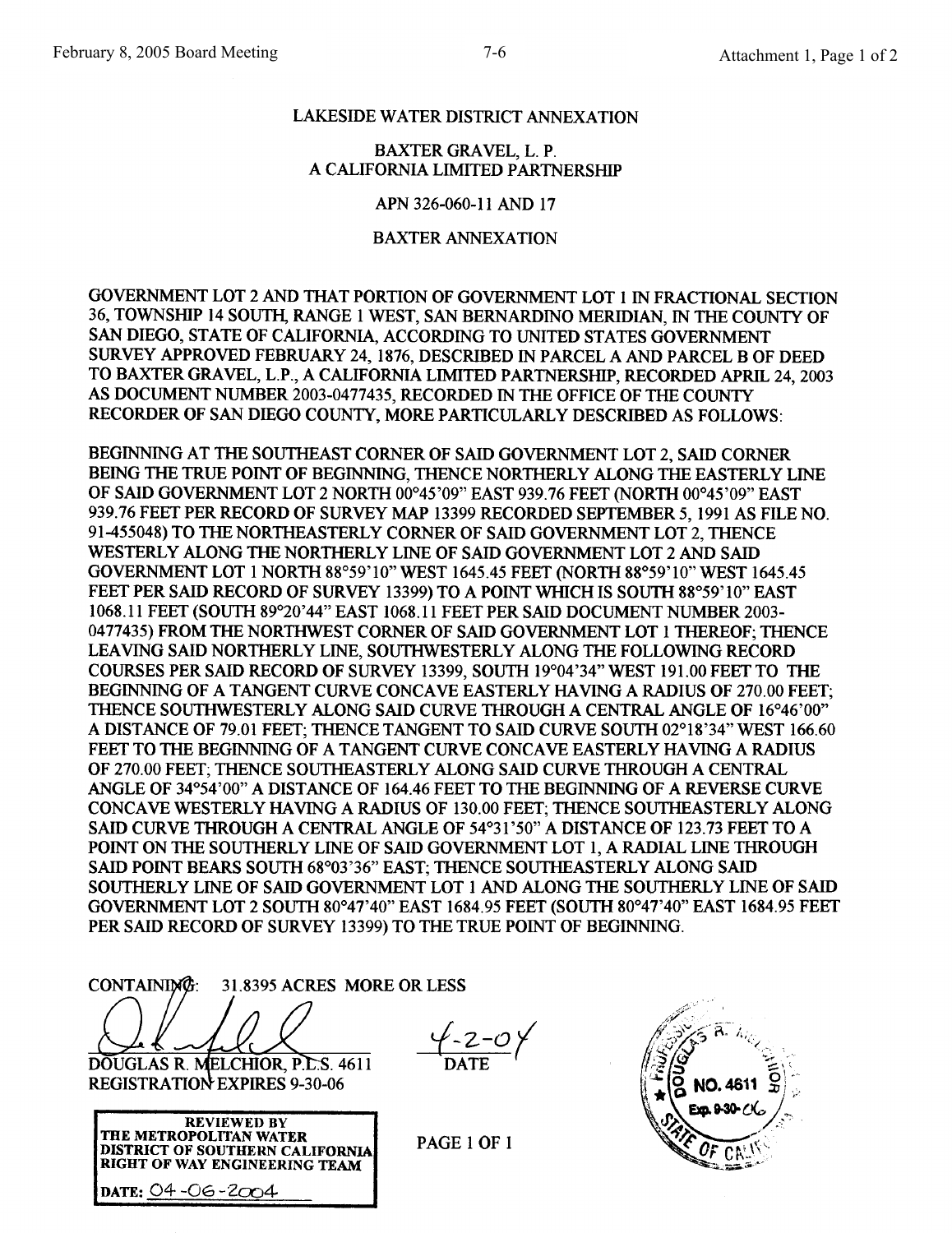

#### LAKESIDE-ANNEX.DWG JN2454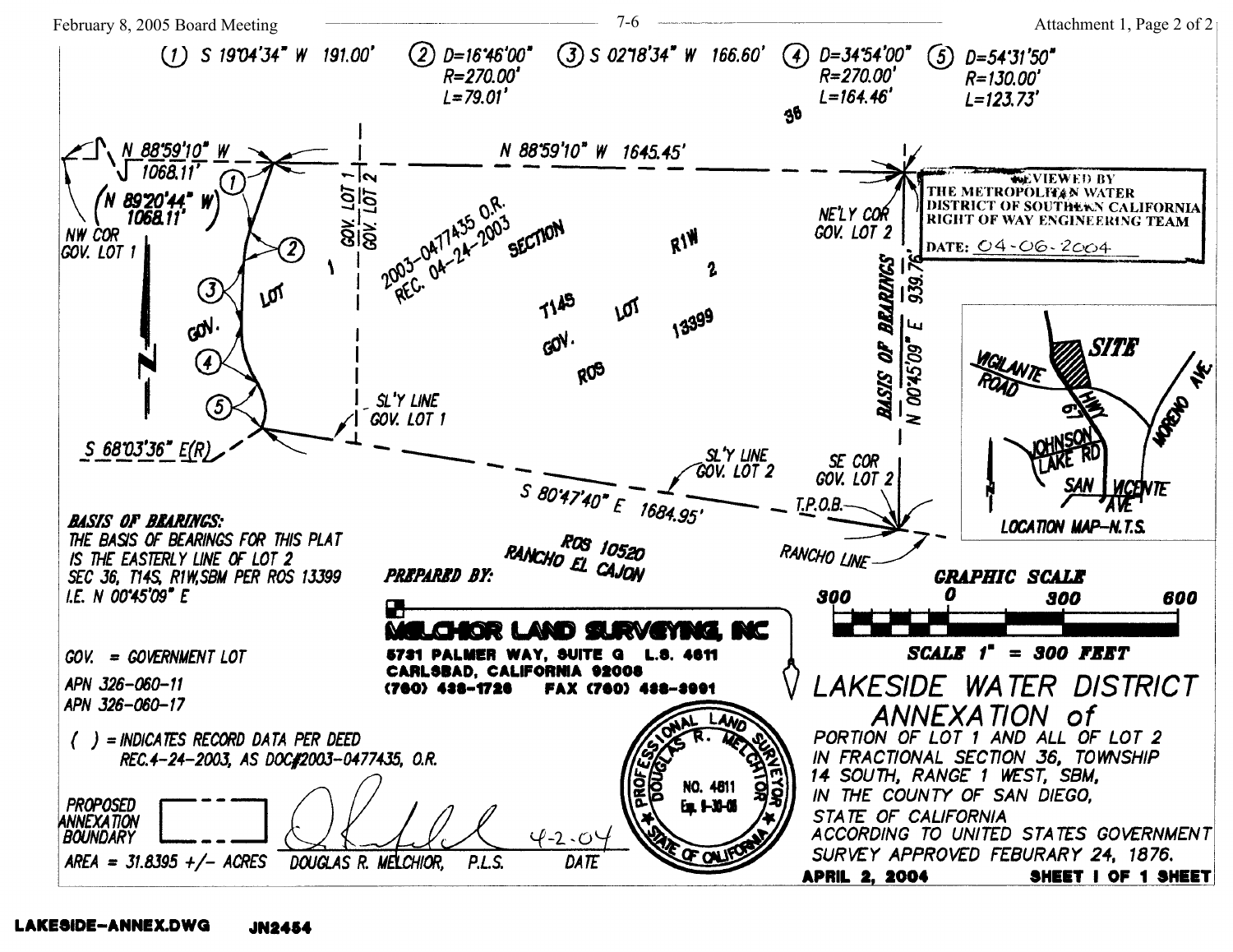#### **RESOLUTION**

# **RESOLUTION OF THE BOARD OF DIRECTORS OF THE METROPOLITAN WATER DISTRICT OF SOUTHERN CALIFORNIA CONSENTING TO SAN DIEGO COUNTY WATER AUTHORITY'S BAXTER ANNEXATION AND FIXING THE TERMS AND CONDITIONS OF SAID ANNEXATION TO THE METROPOLITAN WATER DISTRICT OF SOUTHERN CALIFORNIA AND MAKING CERTAIN ENVIRONMENTAL FINDINGS RELATING THERETO**

 A. WHEREAS, the Board of Directors of the San Diego County Water Authority (SDCWA), a county water authority, situated in the county of San Diego, state of California, pursuant to Resolution No. 2004-36, in accordance with the provisions of the Metropolitan Water District Act, has applied to the Board of Directors of The Metropolitan Water District of Southern California (Metropolitan) for consent to annex thereto certain uninhabited territory situated in the county of San Diego, particularly described in an application to the San Diego County Local Agency Formation Commission (LAFCO), concurrently with the annexation thereof to San Diego County Water Authority, such annexation to Metropolitan to be upon such terms and conditions as may be fixed by the Board of Directors of Metropolitan; and

B. WHEREAS, completion of said annexation shall be conditioned upon approval by the Local Agency Formation Commission of San Diego County; and

 C. WHEREAS, pursuant to the provisions of the California Environmental Quality Act (CEQA), Lakeside Water District, a subagency to San Diego County Water Authority and acting as the Lead Agency, adopted an Addendum to a Final Supplemental Environmental Impact Report (EIR) in August 2004 for the proposed annexation of the property associated with the Baxter Annexation. The original Final Supplemental EIR prepared by the San Diego County, Department of Planning and Land Use was certified in March 2000. Metropolitan, as a Responsible Agency under CEQA, is required to certify that it has reviewed and considered the information in the addendum to the EIR and adopt both lead agencies' findings prior to approval of the final terms and conditions for the annexation; and

 D. WHEREAS, it appears to this Board of Directors that such application should be granted, subject to the terms and conditions hereinafter set forth.

E. NOW, THEREFORE, BE IT RESOLVED, that the Board of Directors of Metropolitan, acting as Responsible Agency, has reviewed and considered the information in the Addendum to the EIR and the Final Supplemental EIR and adopts the Lead Agencies' findings prior to approval of the formal terms and conditions for the Baxter Annexation; and subject to the following terms and conditions, does hereby grant the application of the governing body of San Diego County Water Authority for consent to annex the Baxter Annexation to Metropolitan and does hereby fix the terms and conditions of such annexation:

 **Section 1.** The annexation of said area to SDCWA shall be made concurrently with the annexation thereof to Metropolitan, and all necessary certificates, statements, maps, and other documents required to be filed by or on behalf of SDCWA to effectuate the annexation shall be filed on or before December 31, 2006.

**Section 2.** Prior to filing a request for a Certificate of Completion of the annexation proceedings with LAFCO, SDCWA shall submit a certified copy of LAFCO's resolution approving the annexation to the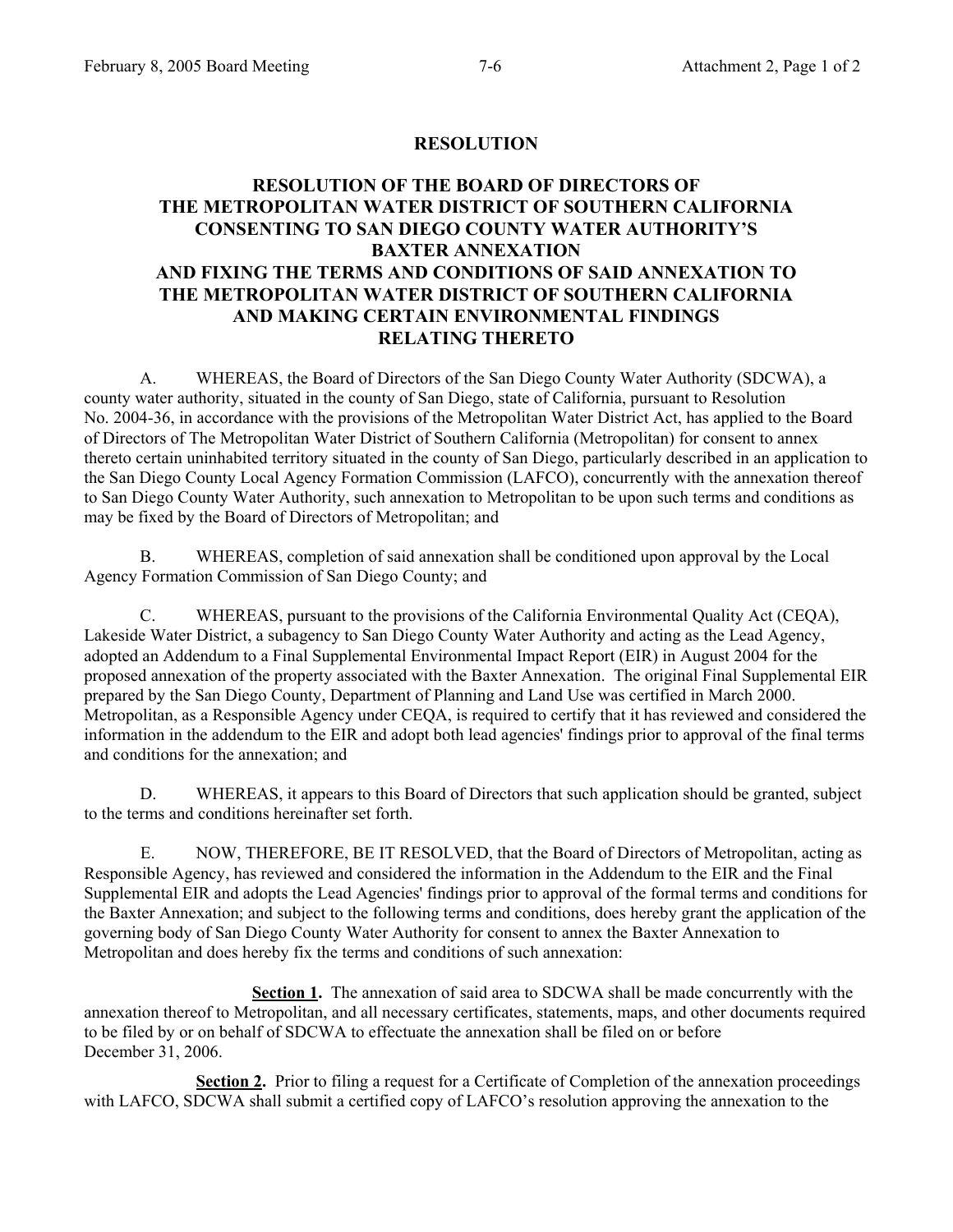member agency, and shall pay to Metropolitan in cash \$115,164.67, if the annexation is completed by December 31, 2005. If the annexation is completed during the 2006 calendar year, the annexation charge will be calculated based on the then current rate, in accordance with Metropolitan's Administrative Code Section 3300.

 **Section 3.** All necessary steps (including without limitation, pursuant to Article XIII D of the California Constitution) for imposition of Metropolitan water standby charge in the amount of \$11.51 per acre or per parcel of less than one acre for fiscal year 2004/05 shall be completed.

**Section 4.** a. Metropolitan shall be under no obligation to provide, construct, operate, or maintain feeder pipelines, structures, connections, and other facilities required for the delivery of water to said area from works owned or operated by Metropolitan.

 b. SDCWA shall not be entitled to demand that Metropolitan deliver water to SDCWA for use, directly or indirectly, within said area, except for domestic or municipal use therein.

 c. The delivery of all water by Metropolitan, regardless of the nature and time of use of such water shall be subject to the water service regulations, including rates promulgated from time to time by Metropolitan.

d. Except upon the terms and conditions specifically approved by the Board of Directors of Metropolitan, water sold and delivered by Metropolitan shall not be used in any manner which intentionally or avoidably results in the direct or indirect benefit of areas outside Metropolitan, including use of such water outside Metropolitan or use thereof within Metropolitan in substitution for other water outside Metropolitan.

F. BE IT FURTHER RESOLVED that the Executive Secretary be, and she hereby is, directed to transmit forthwith to the governing body of SDCWA a certified copy of this resolution.

 I HEREBY CERTIFY that the foregoing is a full, true, and correct copy of a resolution adopted by the Board of Directors of The Metropolitan Water District of Southern California at its meeting held February 8, 2005.

> Executive Secretary The Metropolitan Water District of Southern California

 $\mathcal{L}_\text{max}$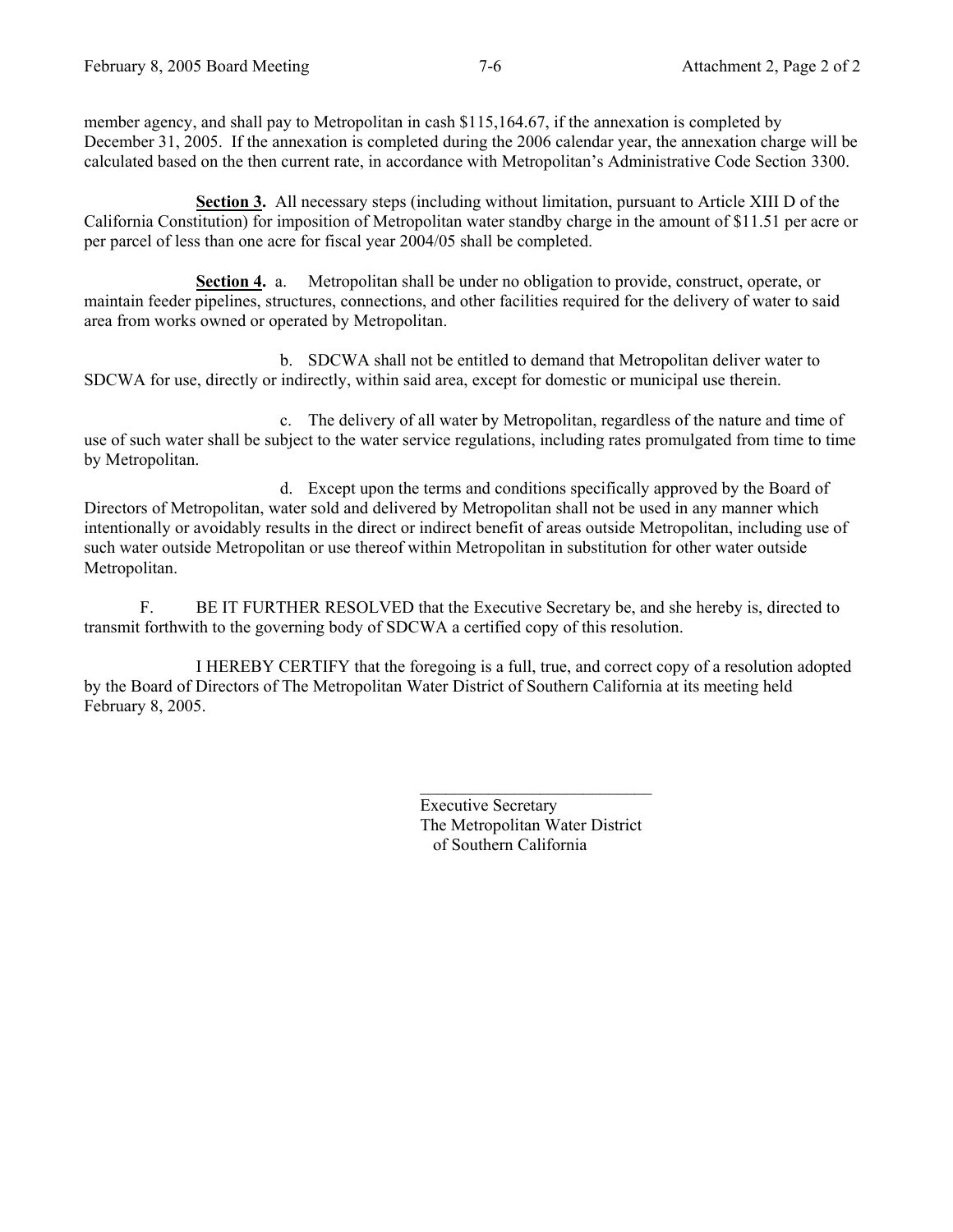#### **RESOLUTION**

# **RESOLUTION OF THE BOARD OF DIRECTORS OF THE METROPOLITAN WATER DISTRICT OF SOUTHERN CALIFORNIA FIXING AND ADOPTING WATER STANDBY CHARGE CONTINGENT UPON SAN DIEGO COUNTY WATER AUTHORITY'S BAXTER ANNEXATION**

 WHEREAS, pursuant to Resolution 8906, The Metropolitan Water District of Southern California's ("Metropolitan") Resolution of Intention to Impose Water Standby Charge, adopted by the Board of Directors (the "Board") of Metropolitan at its meeting held June 8, 2004, the Board gave notice to the public and to each member public agency of Metropolitan of the intention of the Board to consider and take action on the Chief Executive Officer's recommendation to impose a water charge for fiscal year 2004/05 on the property described in the Engineer's Report, dated August 2004 (the "Engineer's Report"), which was prepared by a registered professional engineer certified by the state of California and was attached to Resolutions 8906;

 WHEREAS, the owner of the parcel identified in the Engineer's Report has applied for annexation into the San Diego County Water Authority ("Authority") and Metropolitan;

 WHEREAS, upon annexation, Metropolitan water will be available to such property and such parcels will receive the benefit of the projects provided in part with proceeds of Metropolitan water standby charges, as described in the Engineer's Report;

 WHEREAS, Authority has requested that Metropolitan impose water standby charges on such property at the rate specified in the Engineer's Report and provided herein, following annexation of such property into Metropolitan;

 WHEREAS, Resolution 8906 provide that the Board would meet in regular session to hold a public protest hearing at which interested parties could present their views regarding the proposed water standby charges and the Engineer's Report;

 WHEREAS, pursuant to the terms of Resolution 8906, the Executive Secretary provided written notice in accordance with the requirements of Article XIII D, Section 4 of the California Constitution of the proposed water standby charge by mail to the record owner of the property identified in the Engineer's Report of such public hearing, and the notice included an assessment ballot whereby the owner could indicate his or her name, reasonable identification of his or her parcel, and his or her support for or opposition to the proposed water standby charge;

 WHEREAS, the Board conducted in conformance with Resolution 8906 a public hearing. The hearing was held August 17, 2004, at which interested parties were given the opportunity to present their views regarding the proposed water standby charge and the Engineer's Report and to protest the charges, if they so desired, and the Board duly considered any such protests and other views presented to it at the public hearing; and

 WHEREAS, prior to the conclusion of the public hearing the Executive Secretary reviewed the assessment ballots submitted, and it was found that no majority protest (as defined in Article XIII D, Section 4 of the California Constitution) exists;

 NOW THEREFORE, the Board of Directors of The Metropolitan Water District of Southern California does hereby resolve, determine and order as follows: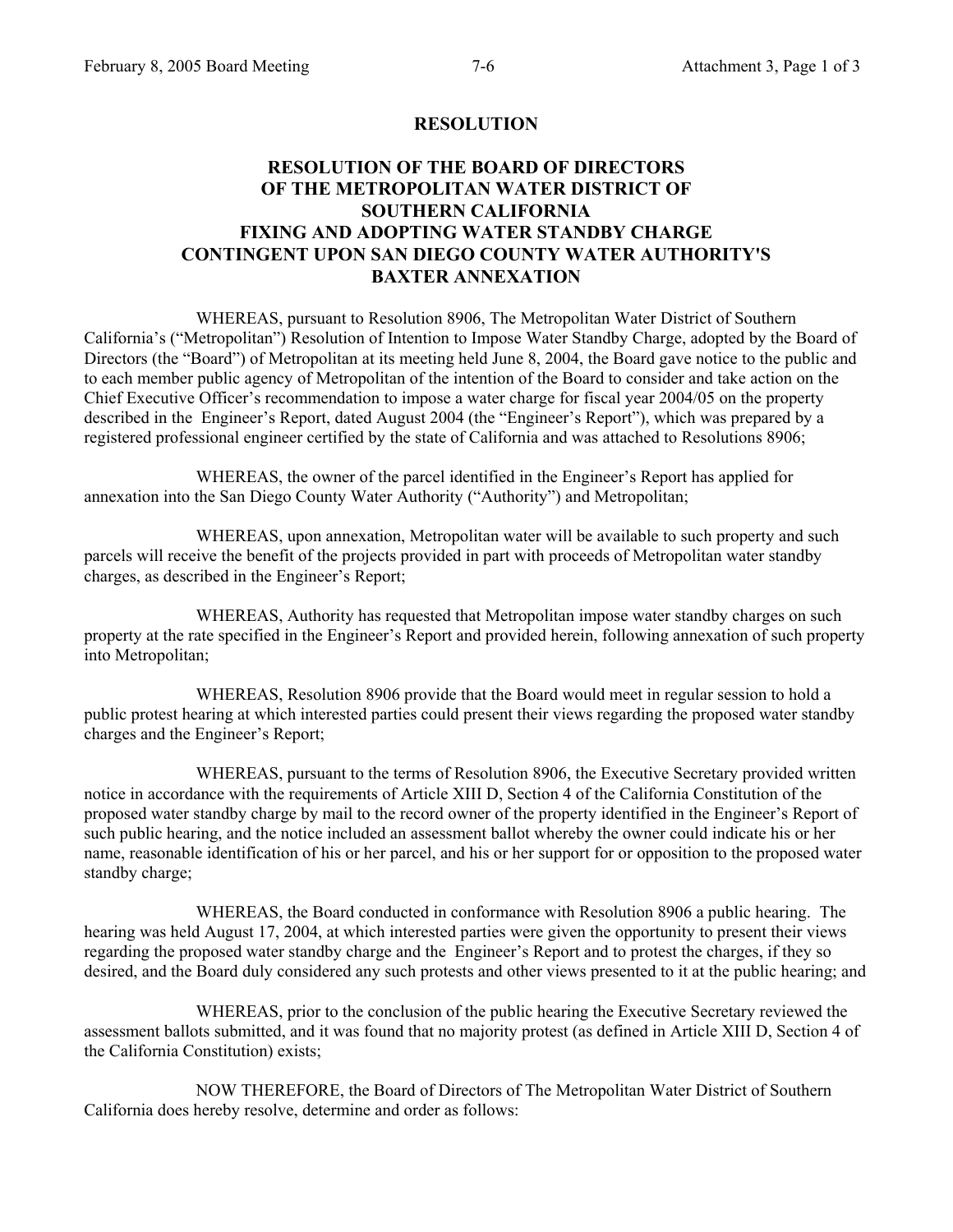**Section 1.** That the Board of Metropolitan, pursuant to the Engineer's Report, finds that the land described in said Engineer's Report upon annexation to Metropolitan will be benefited as described in such report and on that basis, hereby fixes and adopts a water standby charge for fiscal year 2004/05 on such lands to which Metropolitan water is made available for any purpose, whether water is actually used or not.

 **Section 2.** That the water standby charge per acre of land, or per parcel of land less than an acre, as shown in the Engineer's Report, shall be \$11.51 which is equal to the amount of Metropolitan's existing water standby charge on other properties located within the territory of Authority.

 **Section 3.** That no water standby charge on any parcel exceeds the reasonable cost of the proportional special benefit conferred on that parcel, as shown in the Engineer's Report. The Engineer's Report separates the special benefits from the general benefits and identifies each of the parcels on which a special benefit is conferred.

 **Section 4.** That the water standby charge shall be collected on the tax rolls, together with the ad valorem property taxes, which are levied by Metropolitan for the payment of pre-1978 voter-approved indebtedness. Any amounts so collected shall be applied as a credit against Authority's obligation to pay its readiness-to-serve charge for fiscal year 2004/05. After such member agency's readiness-to-serve charge allocation is fully satisfied, any additional collections shall be credited to other outstanding obligations of such member agency to Metropolitan or future readiness-to-serve obligations of such agency.

 **Section 5.** That the water standby charge is fixed and adopted contingent upon completion of annexation of the land described in the Engineer's Report. If such annexation is not completed in time to permit imposition of standby charges for fiscal year 2004/05, Metropolitan may levy standby charges at the rate stated in this resolution beginning in a subsequent fiscal year.

 **Section 6.** That in the event that the water standby charge, or any portion thereof, is determined to be an unauthorized or invalid fee, charge or assessment by a final judgment in any proceeding at law or in equity, which judgment is not subject to appeal, or if the collection of the water standby charge shall be permanently enjoined and appeals of such injunction have been declined or exhausted, or if Metropolitan shall determine to rescind or revoke the water standby charge, then no further water standby charge shall be collected within the territory described in the Engineer's Report and Authority shall pay its readiness-to-serve charge obligation to Metropolitan in full, as if imposition of such water standby charges had never been sought.

 **Section 7.** That pursuant to the provisions of CEQA and the State CEQA Guidelines, the Lakeside Water District, a subagency to San Diego County Water Authority, acting as the Lead Agency, adopted an Addendum to Final Supplemental Environmental Impact Report (EIR) in August 2004 for the proposed annexation of the property associated with the Baxter Annexation. The original Final Supplemental EIR prepared by the San Diego County, DPLU was certified in March 2000. Metropolitan, as a Responsible Agency under CEQA, is required to certify that it has reviewed and considered the information in the addendum to the EIR along with the Final Supplemental EIR and adopt both lead agencies' findings prior to approval of the final terms and conditions for the annexation.

 **Section 8.** That the Chief Executive Officer is hereby authorized and directed to take all necessary action to secure the collection of the water standby charges by the appropriate county officials, including payment of the reasonable cost of collection.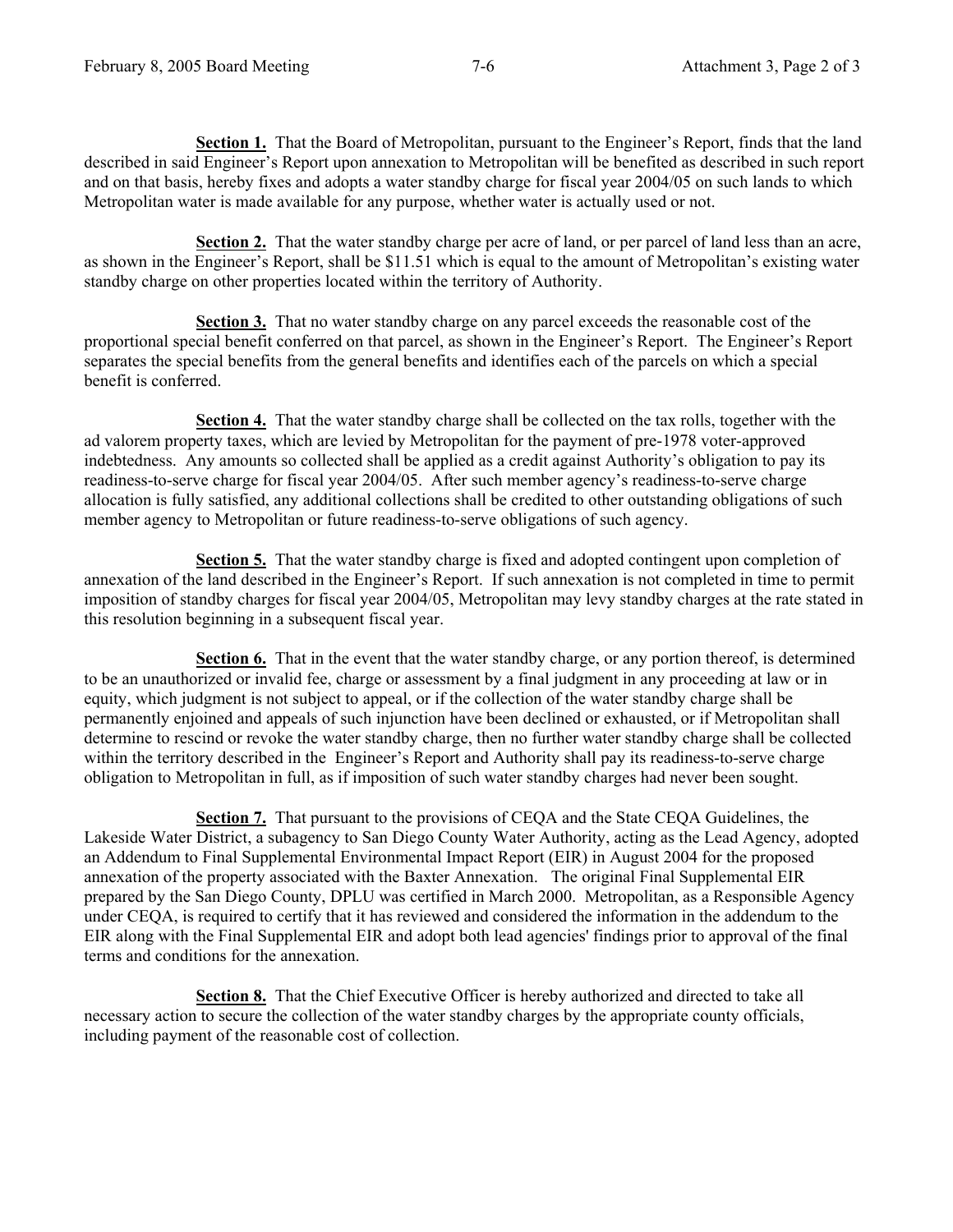**Section 9.** That the Chief Executive Officer and General Counsel are hereby authorized to do all things necessary and desirable to accomplish the purposes of this resolution, including, without limitation, the commencement or defense of litigation.

**Section 10.** That if any provision of this resolution or the application to any member agency, property or person whatsoever is held invalid, that invalidity shall not affect the other provisions or applications of this resolution which can be given effect without the invalid portion or application, and to that end the provisions of this resolution are severable.

 I HEREBY CERTIFY that the foregoing is a full, true and correct copy of a resolution adopted by the Board of Directors of The Metropolitan Water District of Southern California, at its meeting held on February 8, 2005.

> Executive Secretary The Metropolitan Water District of Southern California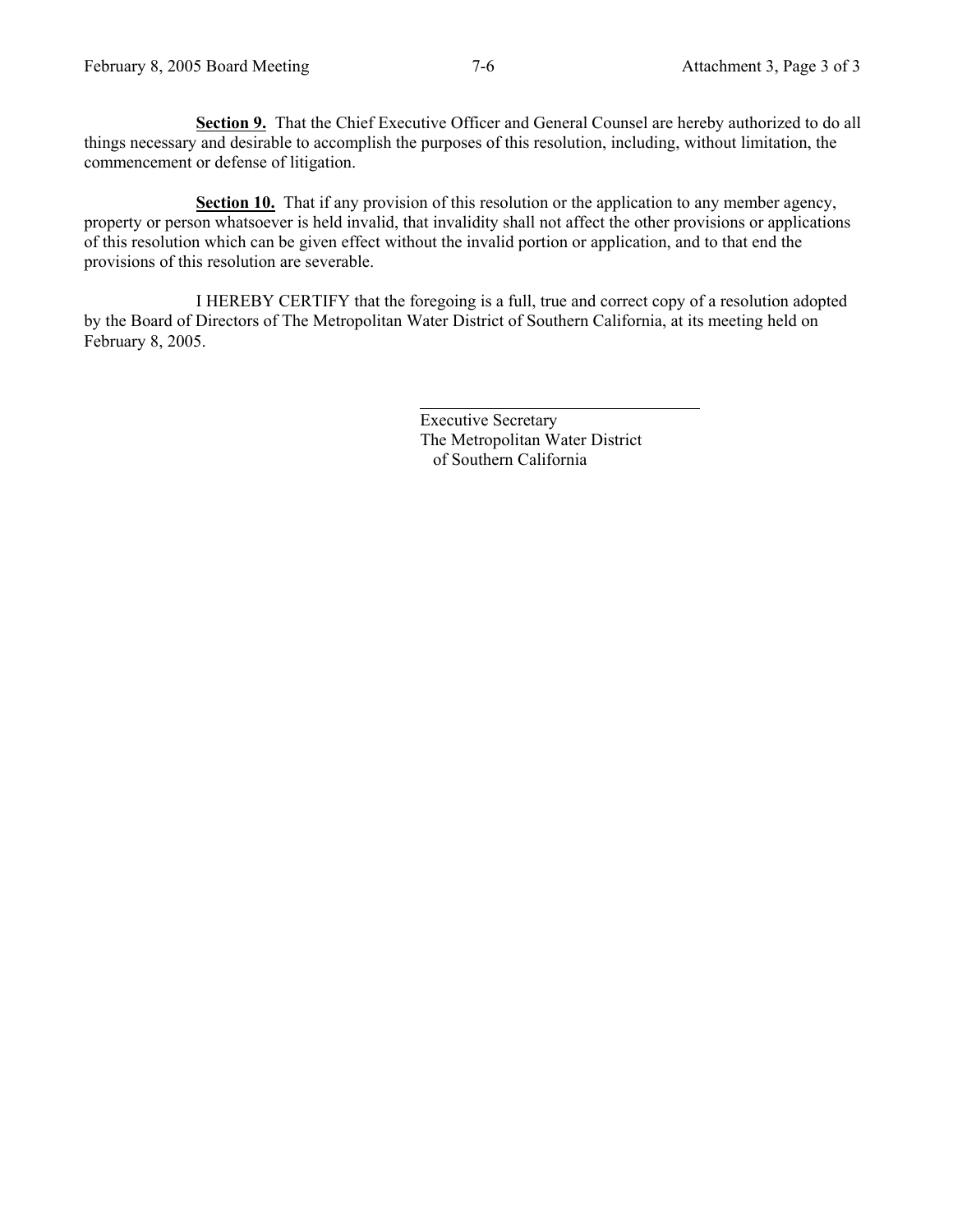### **Section 3107. Water Use Efficiency Guidelines.**

The member agency representing the parcels considered for annexation shall submit evidence of compliance with the following:

(a) Annual member agency water demand shall be minimized by incorporating water conservation measures into new development plans and service agreements. Use of groundwater, local surface water, and recycled wastewater supplies shall be maximized to reduce demands on the District.

(b) Peak demands on the District shall be minimized by construction and operation of local storage and groundwater production facilities and water conservation measures. Member agencies shall offer all District sponsored water conservation programs to new developments and encourage participation in those programs. Member agencies shall offer a specific program, independent of District funding, to new development to encourage water use efficiency of landscapes or other water savings opportunity.

(c) Recycled water of adequate quality shall be used whenever it is available to be used, in accordance with California Water Code Sections 13550 - 13554.

(d) "Best management practices" conservation measures shall be conditioned on all new developments within the member agency consistent with applicable City or County building codes for areas already within the District, and to District water conservation guidelines for annexing areas.

(e) Local storage, groundwater production capacity, system interconnections, and other measures shall be able to sustain a 7-day interruption in service from the District pursuant to MWD Administrative Code Section 4503 "Suspension of Deliveries."

(f) The member agency, wholesale water agency, and local water purveyor of the annexing area shall be signatories and in compliance with the California Urban Water Conservation Council (CUWCC) Memorandum of Understanding (MOU) Regarding Urban Water Conservation in California.

The District may request amendments to the water conservation measures to be imposed on new development within the member agency based on current water-use efficiency policies and reasonable conservation practices and measures.

#### Reporting Requirement

 The member public agency shall be responsible for assuring compliance with these provisions and shall report to the District on a yearly basis regarding such compliance. Reports would include the following information regarding the member agency: